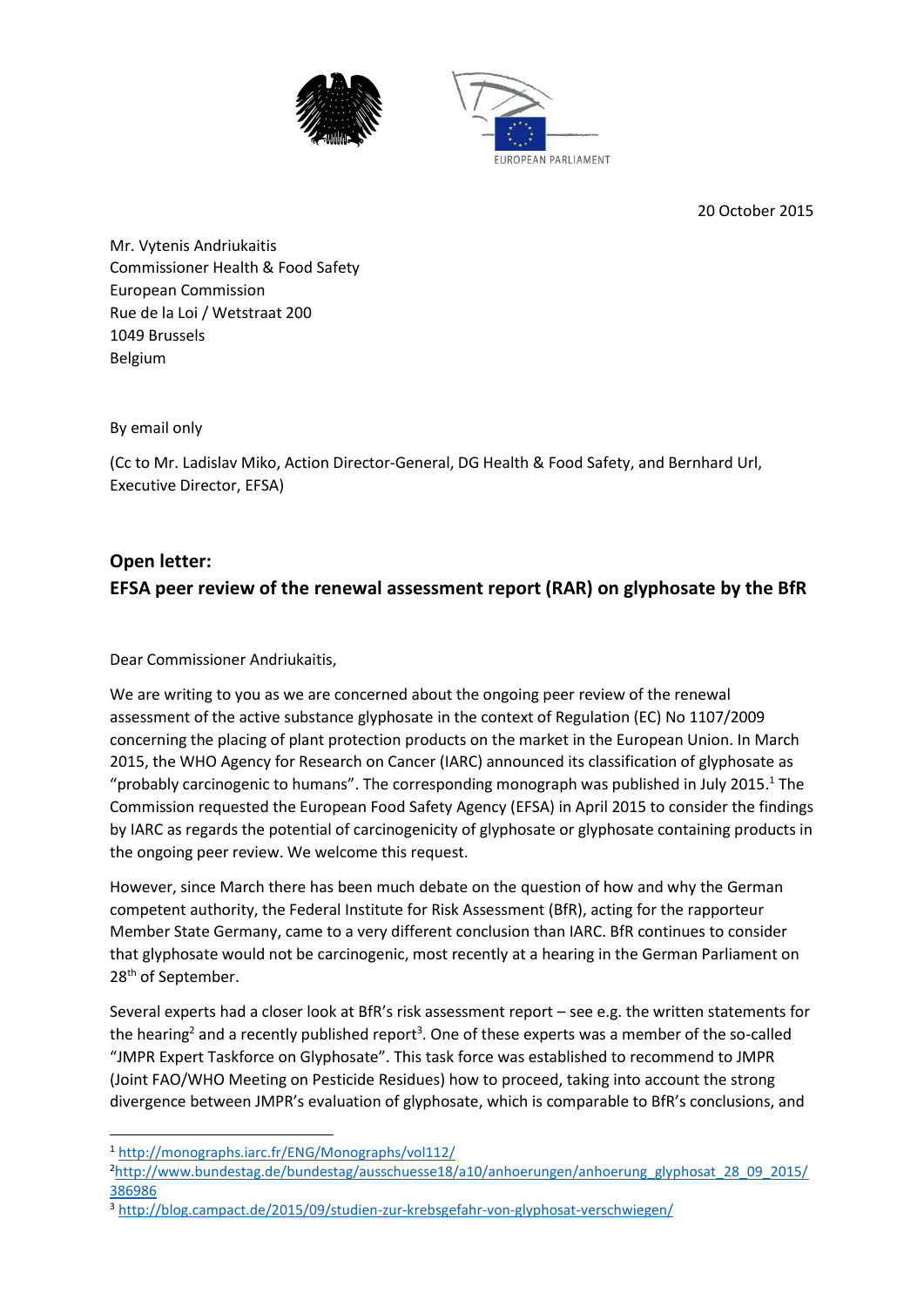the recently published IARC assessment. In September 2015, the task force came to the conclusion that a full re-evaluation of glyphosate on the FAO/WHO level would be necessary, noting that many studies, mainly from the published peer-reviewed scientific literature, were not considered in the former JMPR reports (2004 and 2011) on glyphosate<sup>4</sup>. Leading author of both JMPR reports was a staff member of BfR<sup>5</sup>.

The BfR risk assessment report constitutes the basis for the EU risk assessment of glyphosate. However, a considerable list of open questions regarding the quality and reliability of BfR's risk assessment arose from the work of these experts (see appendix).

# **We are convinced that it is indispensable to address all open questions thoroughly before any further decision is taken concerning the re-approval of glyphosate. Therefore, we ask you to ensure that EFSA fully addresses these issues listed in the appendix in the context of its current peer review – and that clear answers to these questions are made publicly available.**

If additional time was needed for that, this should not be a problem, as the current authorization of glyphosate was recently extended to the end of June 2016. As such, there is enough time to fully consider all open questions without any need for further delays regarding the re-approval decision.

In this context, we consider that two aspects are of particular concern: genotoxicity and human evidence. IARC found "strong evidence" for genotoxic effects of glyphosate – while BfR found no evidence at all for such effects "under normal exposure scenarios". Given that genotoxic substances are normally considered to be non-threshold substances, it is of crucial importance to properly assess the potential genotoxicity of glyphosate.

Secondly, BfR recently stated that it also found "limited evidence" for cancer-causing effects in humans – only to dismiss these findings arguing that epidemiological studies concern the formulation instead of the active substances alone and would therefore not be relevant. However, we would consider this to be incompatible both with the letter of the law as well as the mandate you have given to EFSA. According to Article 4(5) of the Regulation on Plant Protection Products, for the approval of an active substance, the approval criteria need to be satisfied for at least one or more representative uses of at least one plant protection product containing that active substance. And in your request to EFSA, you clearly refer to the potential of carcinogenicity of glyphosate or *glyphosate containing products* to be assessed.

# **We therefore urge you to ensure that all relevant data with regard to glyphosate and the use of glyphosate containing products, including epidemiological data, are fully considered by EFSA in its peer review.**

Moreover, we are greatly concerned that the Commission asked EFSA in its request from April 2015 to consider "whether a **firm causality** can be established between the phenomena observed in IARC's assessment and the application of glyphosate containing plant protection products consistent with good plant protection practice and having regard to realistic conditions of use" (own emphasis added).

We consider that the request for a "firm causality" not only has no basis in Regulation (EC) No. 1107/2009, but could moreover undermine the letter and the spirit of the law. The legislator clearly decided that an active substance that is carcinogenic shall only be approved, if it is not or has not to be classified, in accordance with the provisions of Regulation (EC) No 1272/2008, as carcinogen category 1A or 1B. According to that Regulation, a substance may be classified as Category 1B based

**.** 

<sup>&</sup>lt;sup>4</sup> [http://www.who.int/foodsafety/areas\\_work/chemical-risks/jmpr/en/](http://www.who.int/foodsafety/areas_work/chemical-risks/jmpr/en/)

<sup>5</sup> <http://apps.who.int/pesticide-residues-jmpr-database/pesticide?name=GLYPHOSATE>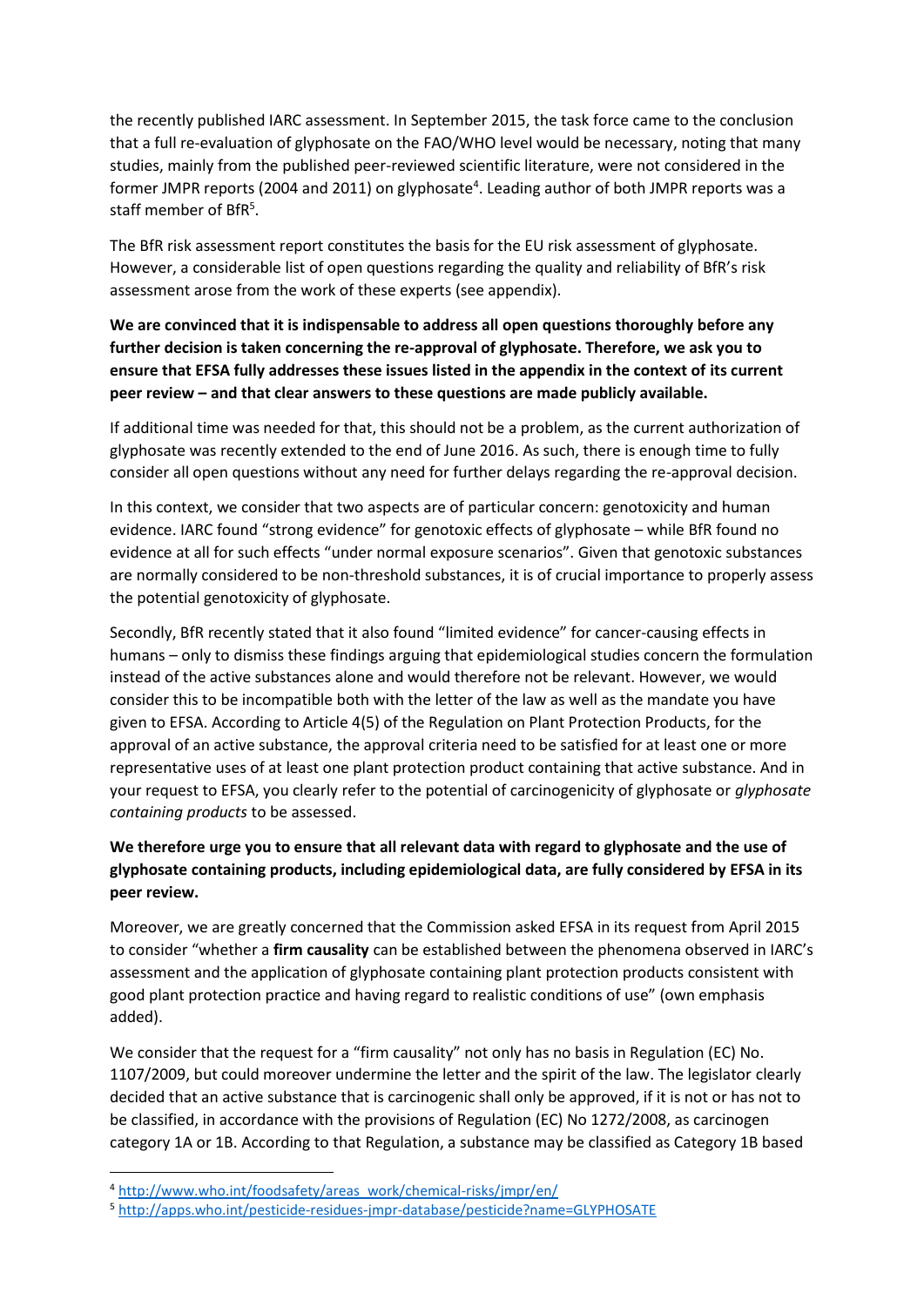on animal experiments for which there is sufficient evidence to demonstrate animal carcinogenicity. There is no requirement whatsoever to prove that the effects found in animal experiments also occur in the field, let alone establish a "firm causality" between the carcinogenicity found in animal experiments and the application of the glyphosate containing plant protection product in the field.

The classification alone triggers the regulatory consequences. An approval of a carcinogen is only possible if the exposure of humans to that active substance, safener or synergist in a plant protection product, under realistic proposed conditions of use, is negligible, or pursuant to the derogations laid down in Article 4(7), but not based on any other considerations.

**We urge you to clarify that there is no need for EFSA to establish a "firm causality" between the application of glyphosate in agriculture and cases of cancer in the population in order to recommend a classification in category 1B** ("presumed to have carcinogenic potential for humans, classification is largely based on animal evidence") **according to the CLP regulation. IARC, as one of the most trusted names in Cancer Hazard Evaluation, found "sufficient evidence" for glyphosate causing cancer in experimental animals and "limited evidence" for cancer causing effects in humans. At this level of hazard assessment any request for a "firm causality" as a potential prerequisite for classification or further consequences is inadequate.**

Yours sincerely,

# **Dr. Anton Hofreiter MP**

Co‐Chairman of the Green Group in the German Parliament

### **Harald Ebner MP**

Spokesperson for Pesticide Policies of the Green Group in the German Parliament

# **Dr. Petra Sitte MP**

Director of the Left Group in the German Parliament

### **Dr. Kirsten Tackmann MP**

Spokesperson for Pesticide Policies of the Left Group in the German Parliament

# **Josef Göppel MP**

Chairman of the Working Group on Environmental Protection and Regional Development of the Christian Social Union in Germany

### **Bas Eickhout MEP**

Coordinator for Pesticide Policies of the Group of the Greens/European Free Alliance in the Committee on the Environment, Public Health and Food Safety of the European Parliament

### **Martin Häusling MEP**

Coordinator of the Group of the Greens/European Free Alliance in the Committee on Agriculture and Rural Development in the European Parliament

# **Kateřina Konečná MEP**

Coordinator of the Confederal Group of the European United Left - Nordic Green Left in the Committee on the Environment, Public Health and Food Safety of the European Parliament

# **Merja Kyllönen MEP**

Substitute Coordinator of the Confederal Group of the European United Left - Nordic Green Left in the Committee on the Environment, Public Health and Food Safety of the European Parliament

### **Piernicola Pedicini MEP**

Coordinator of the Europe of Freedom and Direct Democracy Group in the Committee on the Environment, Public Health and Food Safety of the European Parliament

For further contact on this matter:

Ms. Hedwig Emmerig, Green Group in the German parliament - hedwig.emmerig@gruene-bundestag.de; Mr. Axel Singhofen, Group of the Greens/European Free Alliance - axel.singhofen@europarl.europa.eu